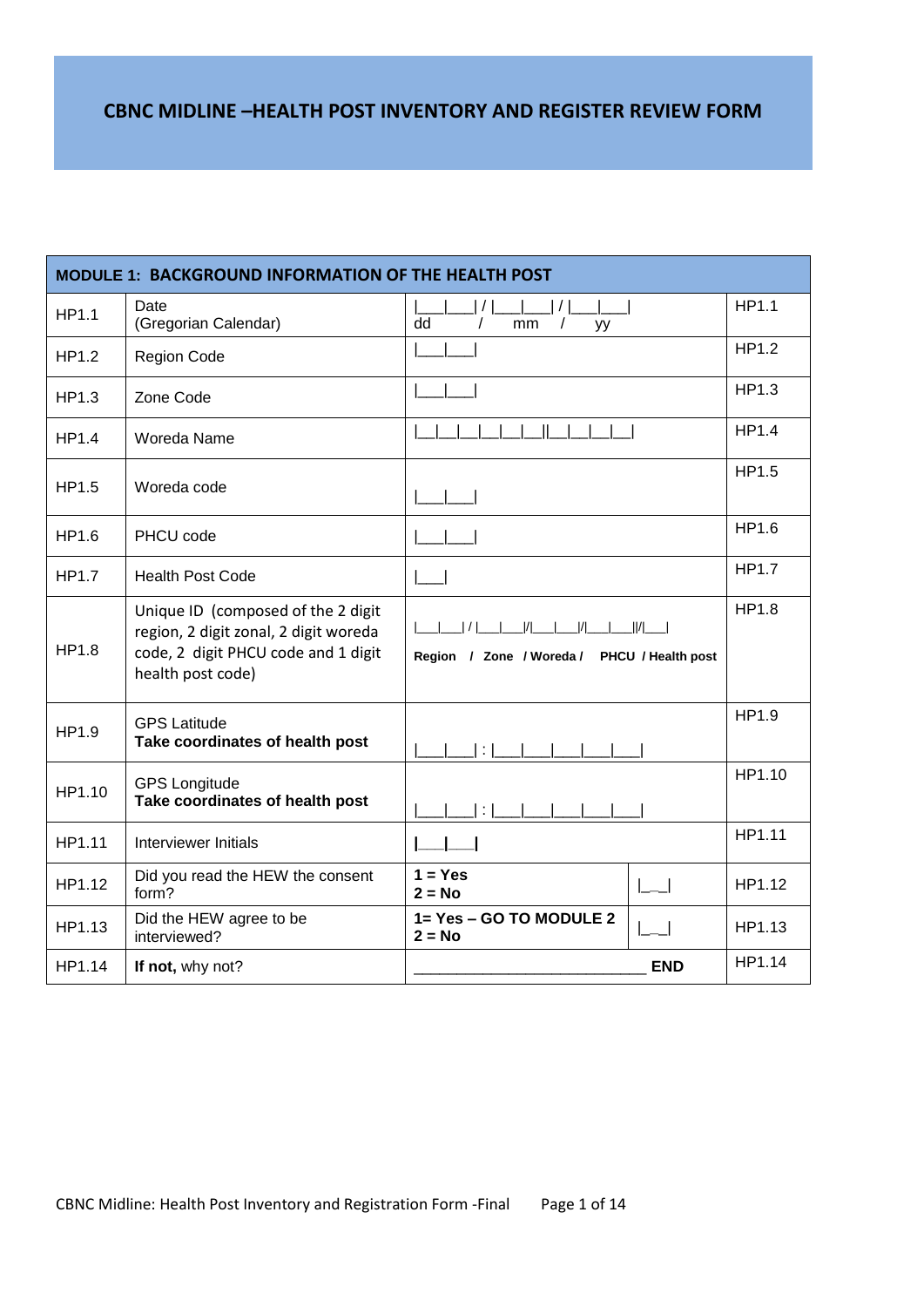## **MODULE 2: FACILITY, EQUIPMENT, MEDCINE AND JOB AIDS**

**INTERVIEWER:** *I would now like to ask you questions about the facility, equipment, medicine and job aids at this health post.* 

**WALK AROUND THE FACILITY WITH THE HEW AND PERSONALLY CHECK THE AVAILABILITY OF EQUIPMENT, AND MEDICINE IN STOCK.**

*Does the facility have the following essential support services?*

| HP2.1        | What is the main source of drinking<br>water?                                      | 1 = Piped connection into health<br>post<br>2 = Piped connection into yard<br>$3$ = Public standpipes<br>$4 = Boreholes$<br>5 = Protected dug wells<br>6 = Protected springs<br>7 = Rainwater collection<br>$8 =$ Surface water<br>$9 =$ Open dug wells<br>10 = Unprotected springs<br>11 = Vendor provided water<br>$12 =$ Bottled water<br>$13 =$ Tanker | HP2.1        |
|--------------|------------------------------------------------------------------------------------|------------------------------------------------------------------------------------------------------------------------------------------------------------------------------------------------------------------------------------------------------------------------------------------------------------------------------------------------------------|--------------|
| <b>HP2.2</b> | Water supply available on day of<br>survey                                         | $1 = Yes$<br>$2 = No$                                                                                                                                                                                                                                                                                                                                      | HP2.2        |
| HP2.3        | Electricity connection or other power<br>sources (example, gas/solar<br>generator) | $1 = Yes$<br>$2 = No$                                                                                                                                                                                                                                                                                                                                      | HP2.3        |
| HP2.4        | Electricity supply on day of survey?                                               | $1 = Yes$<br>$2 = No$                                                                                                                                                                                                                                                                                                                                      | HP2.4        |
| HP2.5        | Functional sterilizer that works on the<br>day of the survey?                      | $1 = Yes$<br>$2 = No$                                                                                                                                                                                                                                                                                                                                      | HP2.5        |
| HP2.6        | Functional fridge that works on the<br>day of the survey?                          | $1 = Yes$<br>$2 = No$                                                                                                                                                                                                                                                                                                                                      | HP2.6        |
| <b>HP2.7</b> | Toilets accessible to facility users?                                              | $1 = Yes$<br>$2 = No$                                                                                                                                                                                                                                                                                                                                      | <b>HP2.7</b> |
| HP2.8        | Generally is there a cell phone signal<br>at this health post?                     | $1 = Yes$<br>$2 = No$                                                                                                                                                                                                                                                                                                                                      | HP2.8        |
|              |                                                                                    | $1 = Yes$<br>$2 = No$                                                                                                                                                                                                                                                                                                                                      | HP2.9        |
| HP2.9        | Is it all functional today?                                                        |                                                                                                                                                                                                                                                                                                                                                            |              |
|              | <b>INTERVIEWER -check your phone</b><br>if there is signal on day of survey        |                                                                                                                                                                                                                                                                                                                                                            |              |
|              | CBNC Midline: Health Post Inventory and Registration Form - Final                  | Page 2 of 14                                                                                                                                                                                                                                                                                                                                               |              |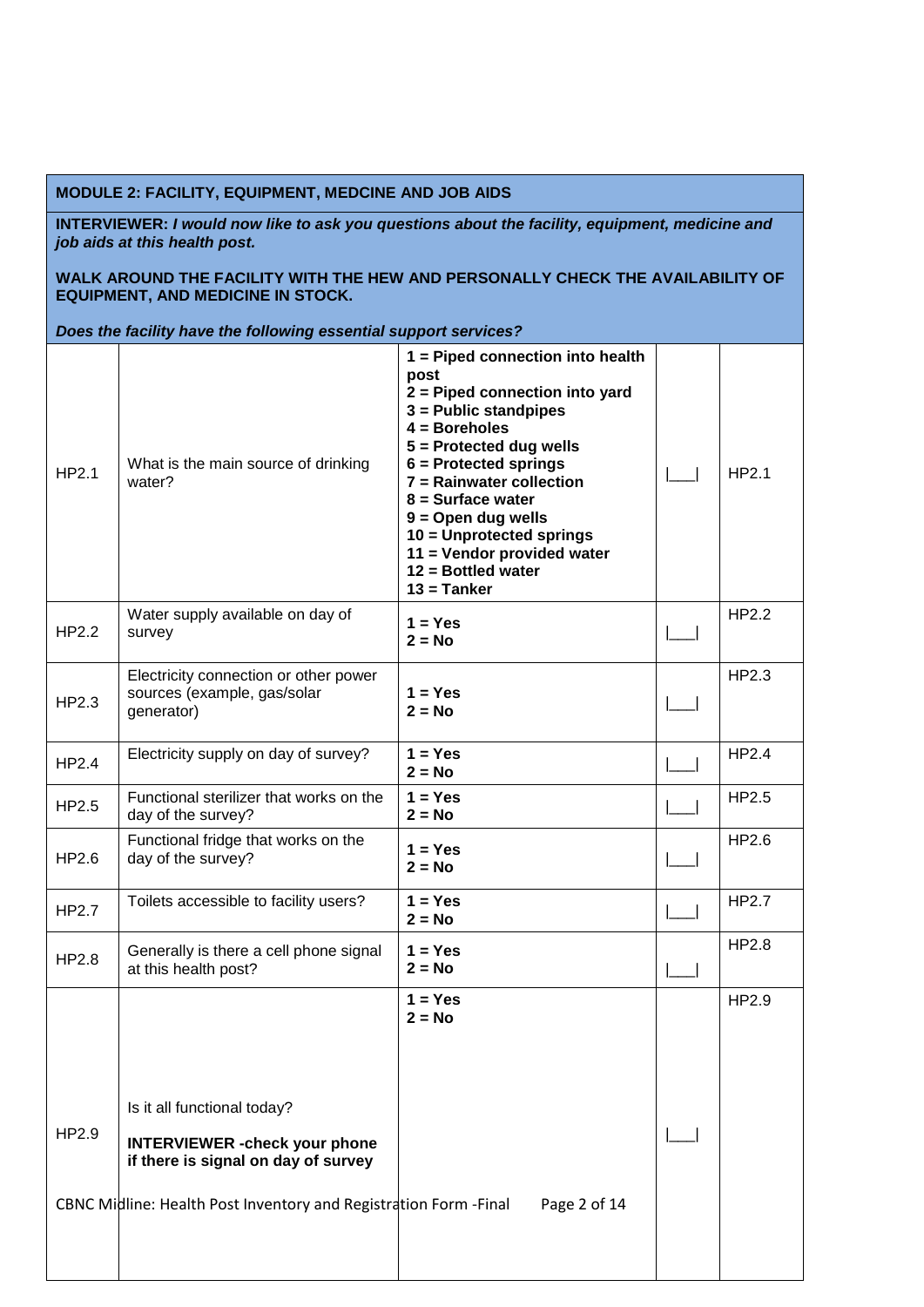|                                                                              |                                                                                                                                      |                                                                                                                                                                                                               | For each: $1 = Yes$ 2 = No                                 |  |        |
|------------------------------------------------------------------------------|--------------------------------------------------------------------------------------------------------------------------------------|---------------------------------------------------------------------------------------------------------------------------------------------------------------------------------------------------------------|------------------------------------------------------------|--|--------|
|                                                                              |                                                                                                                                      | HP2.10                                                                                                                                                                                                        | Facility<br>landline/mobile<br>phone                       |  | HP2.10 |
| Which means of communication do you have to<br>speak to the health facility? |                                                                                                                                      | HP2.11                                                                                                                                                                                                        | Staff member<br>mobile phone                               |  | HP2.11 |
| <b>Check all that apply</b>                                                  |                                                                                                                                      | HP2.12                                                                                                                                                                                                        | Phone outside the<br>facility                              |  | HP2.12 |
|                                                                              |                                                                                                                                      | HP2.13                                                                                                                                                                                                        | In person<br>communication                                 |  | HP2.13 |
| HP2.14                                                                       | During the last sick newborn referral<br>from the health post to health<br>center, did you speak to the health<br>facility directly? | $1 = Yes$                                                                                                                                                                                                     | $2 = No - GO TO HP2.16$<br>3 = Don't know                  |  | HP2.14 |
| HP2.15                                                                       | IF YES, Which means of<br>communication did you use?                                                                                 | 1 = Facility landline/mobile<br>phone<br>$2 =$ Staff member mobile<br>phone;<br>$3$ = Phone outside the<br>facility<br>$4 = Radio$<br>$5 = ln$ person<br>communication;<br>$6 = No$ means of<br>communication |                                                            |  | HP2.15 |
| HP2.16                                                                       | When referring from this health post<br>to the health center for further care,<br>do you use referral forms?                         | $1 = Yes$<br>$2 = No$                                                                                                                                                                                         | (Probe; if yes, check to see<br>an official referral form) |  | HP2.16 |
| HP2.17                                                                       | Do you receive any back referral<br>forms on cases you have referred?                                                                | $1 = Yes$<br>$2 = No$                                                                                                                                                                                         |                                                            |  | HP2.17 |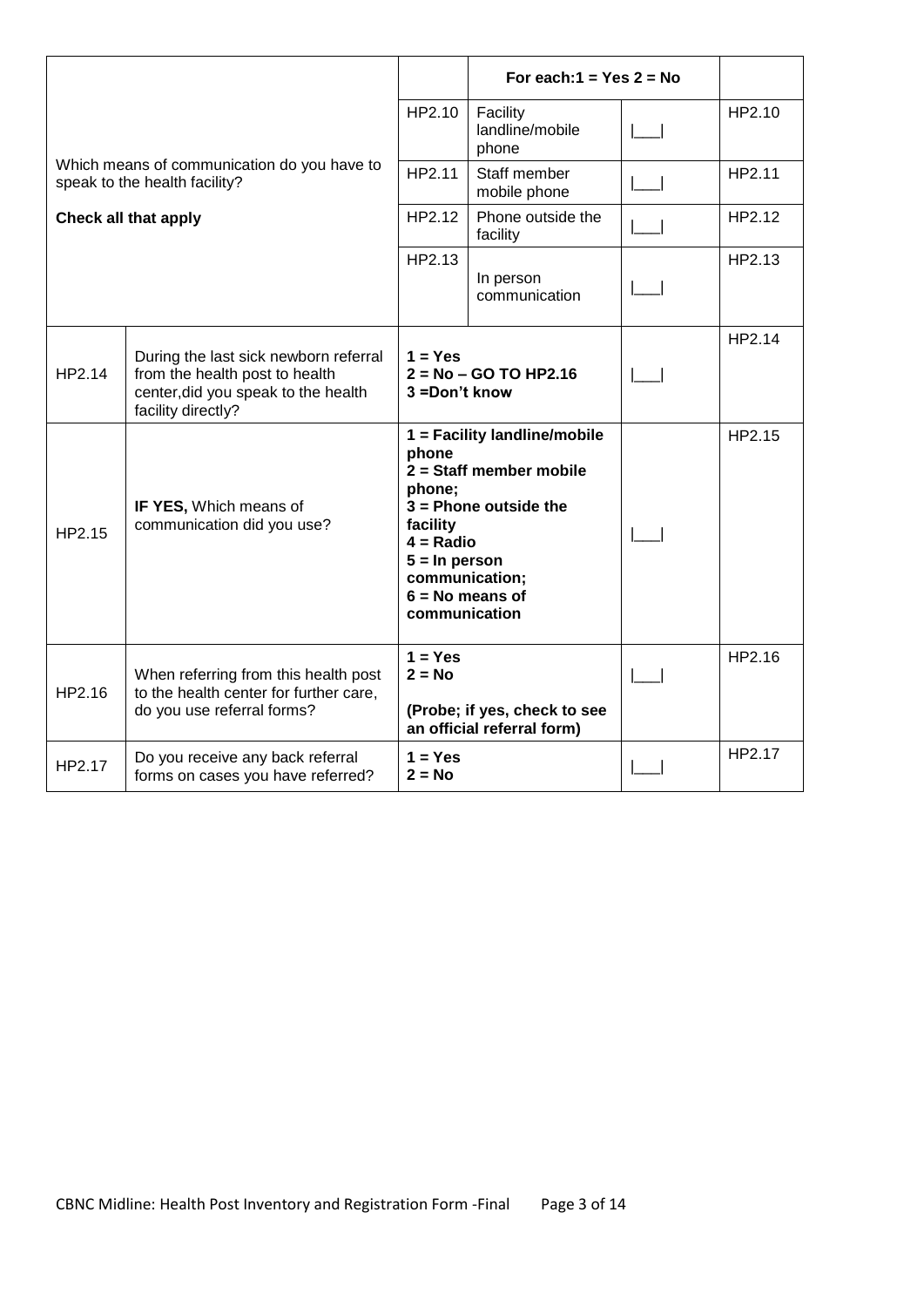|        | INTERVIEWER: WALK AROUND THE FACILITY WITH THE RESPONDENT AND PERSONALLY CHECK THE<br><b>AVAILABILITY OF THE FOLLOWING MEDICINES.</b>  |                                                                                                                  |  |        |  |
|--------|----------------------------------------------------------------------------------------------------------------------------------------|------------------------------------------------------------------------------------------------------------------|--|--------|--|
|        | Does the facility have the following medicines today?                                                                                  |                                                                                                                  |  |        |  |
|        | FOR STOCK-OUT/EXPIRY: CHECK FOR THE LAST THREE MONTHS AND WHAT WAS THE LONGEST<br><b>NUMBER OF CONSECUTIVE DAYS WITHOUT THAT ITEM</b>  |                                                                                                                  |  |        |  |
|        | Supplement given to newborns for blood clotting to avoid bleeding                                                                      |                                                                                                                  |  |        |  |
| HP2.18 | Do you have Vitamin K 1 mg?                                                                                                            | $1 = Yes - GO TO HP2.20$<br>$2 = Not available$<br>$3 =$ Expired<br>4 = Never in stock- GO TO<br><b>HP2.20</b>   |  | HP2.18 |  |
| HP2.19 | What was the duration of stock out<br>/expiry for Vitamin K 1 mg                                                                       | days                                                                                                             |  | HP2.19 |  |
|        | Prophylaxis given to newborns to prevent possible eye infection during birth                                                           |                                                                                                                  |  |        |  |
| HP2.20 | Do you have Tetracycline (TTC) eye<br>ointment?                                                                                        | $1 = Yes - GO TO HP2.22$<br>$2 = Not available$<br>$3 =$ Expired<br>4= Never in stock - GO TO<br><b>HP2.22</b>   |  | HP2.20 |  |
| HP2.21 | What was the duration of stock out<br>/expiry for Tetracycline (TTC) eye<br>ointment                                                   | days                                                                                                             |  | HP2.21 |  |
|        | Treatment given for newborns with Very Severe Disease (VSD)                                                                            |                                                                                                                  |  |        |  |
| HP2.22 | Do you have Gentamycin injectable<br>20 mg/2ml?                                                                                        | 1 = Yes- GO TO HP2.24<br>$2 = Not available$<br>$3 =$ Expired<br>$4 =$ Never on stock $-$ GO TO<br><b>HP2.24</b> |  | HP2.22 |  |
| HP2.23 | What was the duration of stock out<br>/expiry for Gentamycin injectable<br>20mg/2ml?                                                   | days                                                                                                             |  | HP2.23 |  |
|        | Treatment given for newborns with Very Severe Disease (VSD) and Local Bacterial Infection                                              |                                                                                                                  |  |        |  |
| HP2.24 | Do you have Amoxicillin<br>suspension/syrup (125 mg/5 ml)?                                                                             | $1 = Yes - GO TO HP2.26$<br>$2 = Not available$<br>$3 =$ Expired<br>$4 =$ Never on stock – GO TO<br>HP2.26       |  | HP2.24 |  |
| HP2.25 | What was the duration of stock out<br>/expiry for Amoxicillin<br>suspension/syrup (125 mg/5 ml)?                                       | days                                                                                                             |  | HP2.25 |  |
| HP2.26 | CBNC Midl ne: Health Post Inventory and Registration Fogs - Go TO AP2 28 of 14<br>Do you have Amoxicillin tab 125 mg<br>(dispersible)? | $2 = Not available$<br>$3 =$ Expired<br>$4 =$ Never on stock $-$ GO TO<br>HP2.28                                 |  | HP2.26 |  |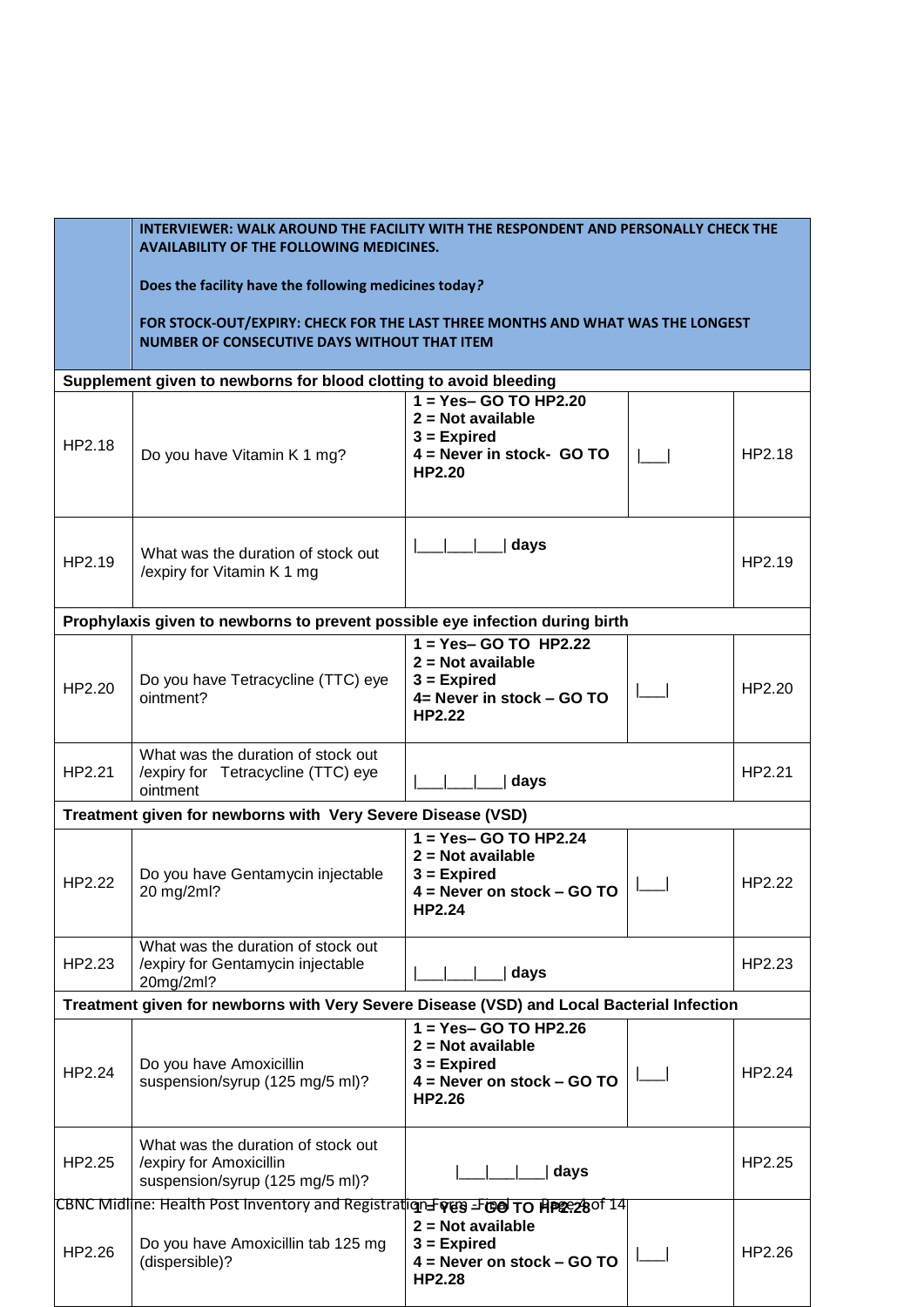| HP2.27 | What was the duration of stock out<br>/expiry for Amoxicillin tab 125 mg<br>(dispersible)? | days                                                                                                              | HP2.27 |
|--------|--------------------------------------------------------------------------------------------|-------------------------------------------------------------------------------------------------------------------|--------|
| HP2.28 | Do you have Amoxicillin tab 250 mg<br>(dispersible)?                                       | $1 = Yes - GO TO HP2.30$<br>$2 = Not available$<br>$3 =$ Expired<br>$4 =$ Never on stock – GO TO<br><b>HP2.30</b> | HP2.28 |
| HP2.29 | What was the duration of stock out<br>/expiry for Amoxicillin tab 250 mg<br>(dispersible)? | days                                                                                                              | HP2.29 |
|        | Treatment for newborns with dehydration due to diarrhea and vomiting                       |                                                                                                                   |        |
| HP2.30 | Do you have ORS?                                                                           | $1 = Yes - GO TO HP2.32$<br>$2 = Not available$<br>$3 =$ Expired<br>$4 =$ Never on stock $-$ GO TO<br>HP2.32      | HP2.30 |
| HP2.31 | What was the duration of stock out<br>/expiry for ORS?                                     | days                                                                                                              | HP2.31 |
| HP2.32 | Do you have Zinc?                                                                          | $1 = Yes - GO TO HP2.34$<br>$2 = Not available$<br>$3 =$ Expired<br>$4 =$ Never on stock – GO TO<br>HP2.34        | HP2.32 |
| HP2.33 | What was the duration of stock out<br>/expiry for Zinc?                                    | days                                                                                                              | HP2.33 |
|        | General supportive treatment for mother and babies                                         |                                                                                                                   |        |
| HP2.34 | Do you have Paracetamol?                                                                   | $1 = Yes - GO TO HP2.36$<br>$2 = Not available$<br>$3 =$ Expired<br>$4 =$ Never on stock – GO TO<br>HP2.36        | HP2.34 |
| HP2.35 | What was the duration of stock out<br>/expiry for Paracetamol?                             | days                                                                                                              | HP2.35 |
|        | Vaccination for newborns (BCG for TB and Polio)                                            |                                                                                                                   |        |
| HP2.36 | Do you have BCG?                                                                           | $1 = Yes - GO TO HP2.38$<br>$2 = Not available$<br>$3 =$ Expired<br>$4 =$ Never on stock – GO TO<br>HP2.38        | HP2.36 |
| HP2.37 | What was the duration of stock out<br>/expiry for BCG?                                     | days                                                                                                              | HP2.37 |
| HP2.38 | Do you have Polio vaccine?                                                                 | $1 = Yes - GO TO HP2.40$<br>$2 = Not available$<br>$3 =$ Expired<br>4 = Never on stock - GO TO<br>HP2.40          | HP2.38 |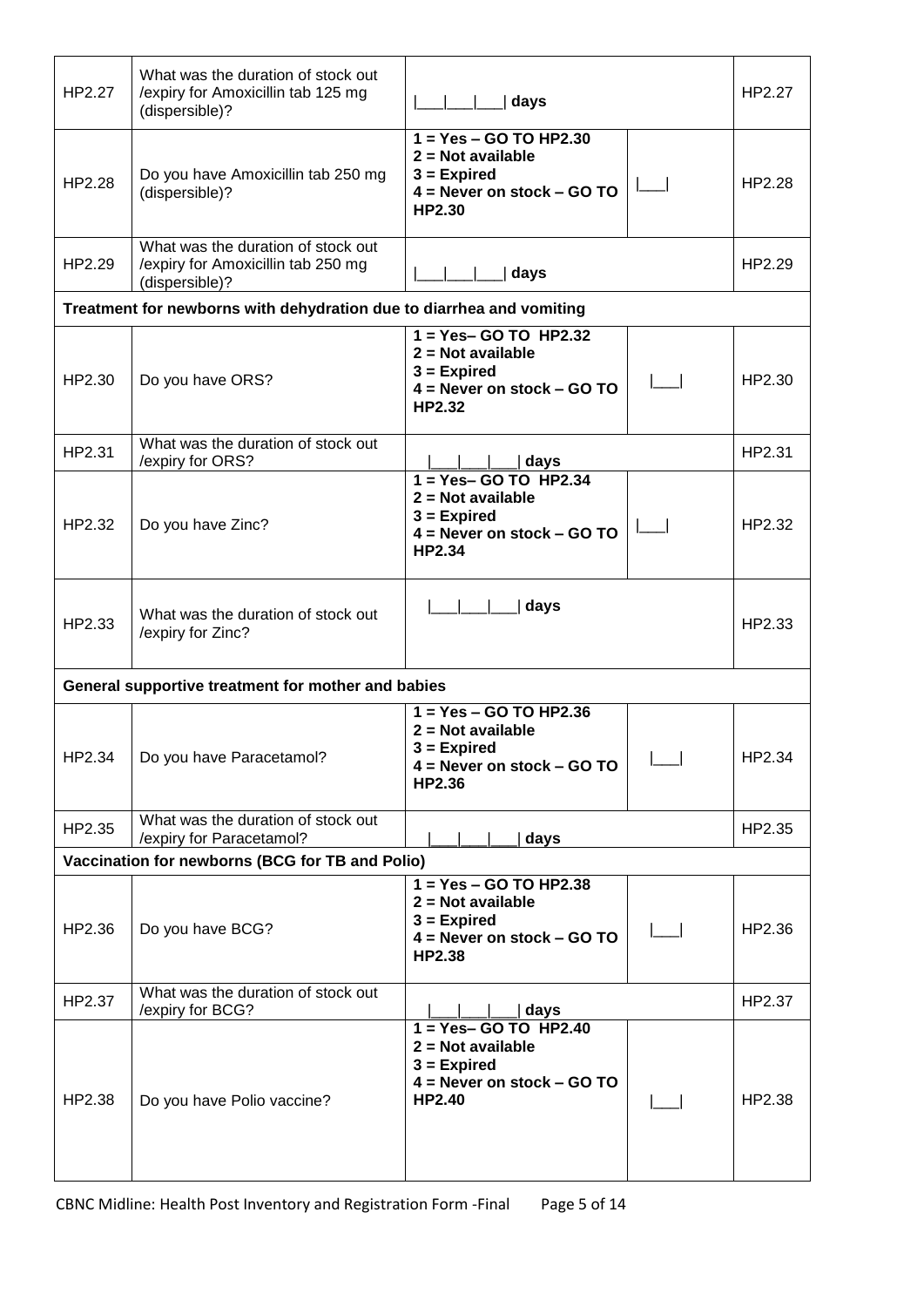| HP2.39     | What was the duration of stock out<br>/expiry for Polio vaccine?                        | days                                                                                                           | HP2.39 |
|------------|-----------------------------------------------------------------------------------------|----------------------------------------------------------------------------------------------------------------|--------|
|            | <b>Malaria Diagnosis</b>                                                                |                                                                                                                |        |
| HP2.40     | Does the facility offer Rapid<br>Diagnostic Tests (RDT) service for<br>malaria?         | $1 = Yes$<br>$2 = No - GO TO HP2.43$                                                                           | HP2.40 |
| HP2.41     | Do you have Rapid Diagnostic Tests<br>(RDT) kit for malaria today?                      | $1 = Yes - GO TO HP2.43$<br>$2 = Not available$<br>$3 =$ Expired<br>4 = Never on stock-GO TO<br><b>HP2.43</b>  | HP2.41 |
| HP2.42     | What was the duration of stock out<br>/expiry for RDT?                                  | days                                                                                                           | HP2.42 |
|            | <b>Malaria Treatment</b>                                                                |                                                                                                                |        |
| HP2.43     | Is the entire study area endemic<br>for malaria?                                        | $1 = Yes$<br>$2 = No - GO TO HP2.50$                                                                           | HP2.43 |
| HP2.44     | Do you have Coartem<br>(Artemether/lumefantrine)?                                       | $1 = Yes - GO TO HP2.46$<br>$2 = Not available$<br>$3 =$ Expired<br>4 = Never on stock- GO TO<br><b>HP2.46</b> | HP2.44 |
| HP2.45     | What was the duration of stock out<br>/expiry for Coartem<br>(Artemether/lumefantrine)? | days                                                                                                           | HP2.45 |
| HP2.46     | Do you have Chloroquine syrup?                                                          | $1 = Yes - GO TO HP2.48$<br>$2 = Not available$<br>$3 =$ Expired<br>4 = Never on stock-GO TO<br>HP2.48         | HP2.46 |
| HP2.47     | What was the duration of stock out<br>/expiry for Chloroquine syrup?                    | days                                                                                                           | HP2.47 |
| HP2.48     | Do you have Artesunate<br>suppository?                                                  | $1 = Yes - GO$ TO HP2.50<br>$2 = Not available$<br>$3 =$ Expired<br>4 = Never on stock-GO TO<br>HP2.50         | HP2.48 |
| HP2.49     | What was the duration of stock out<br>/expiry for Artesunate suppository?               | days                                                                                                           | HP2.49 |
| <b>HIV</b> |                                                                                         |                                                                                                                |        |
| HP2.50     | Does the facility offer HIV diagnostic<br>tests?                                        | $1 = Yes$<br>$2 = No - GO TO HP2.53$                                                                           | HP2.50 |
| HP2.51     | Do you have HIV Test Kit today (e.g.<br>KHB, Statpak, Unigold)?                         | $1 = Yes - GO TO HP2.53$<br>$2 = Not available$<br>$3 =$ Expired<br>4 = Never on stock GO TO<br>HP2.53         | HP2.51 |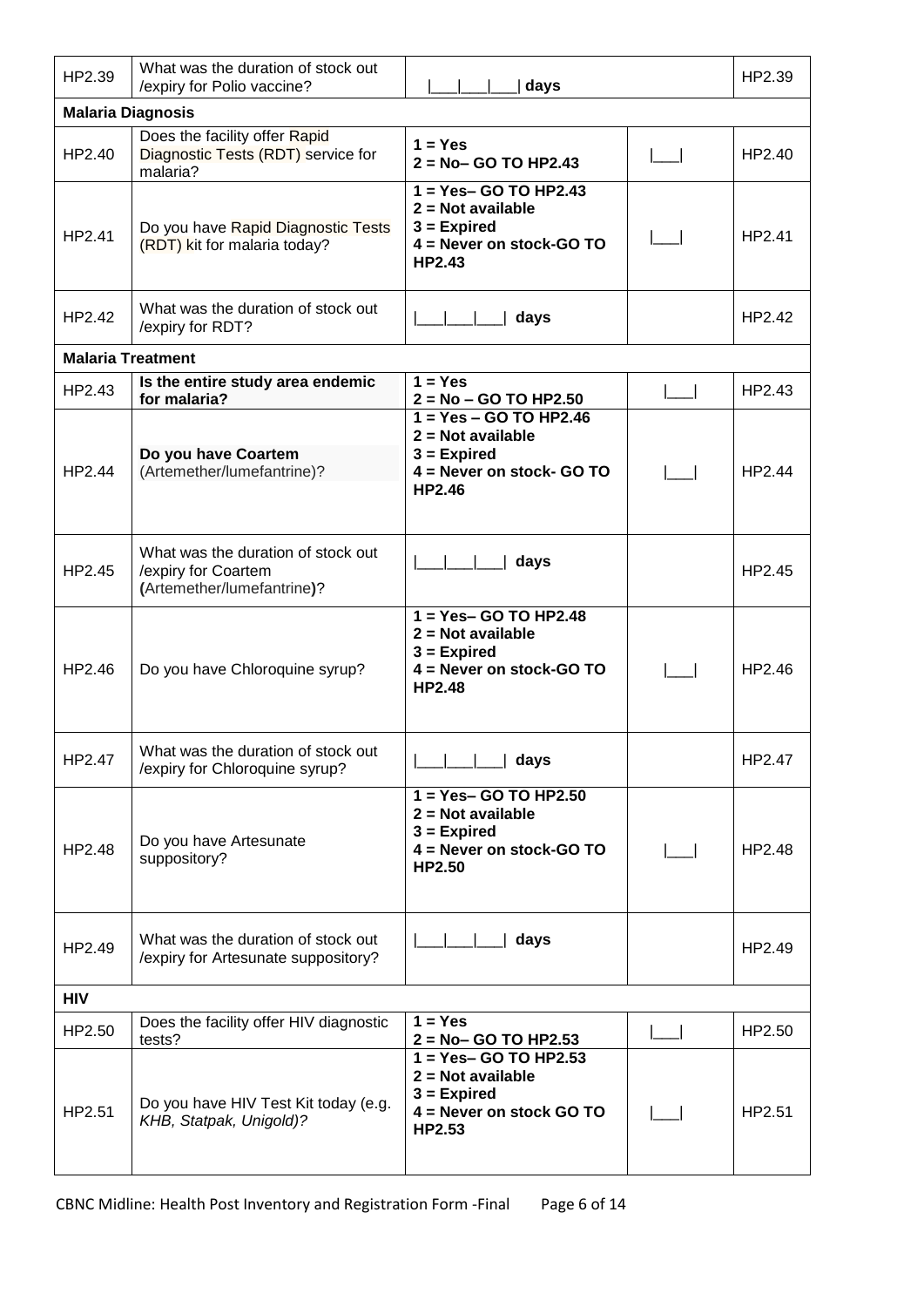| HP2.52           | What was the duration of stock out<br>/expiry for HIV Test Kit? | days<br>HP2.52             |                                                 |  |                                                          |  |
|------------------|-----------------------------------------------------------------|----------------------------|-------------------------------------------------|--|----------------------------------------------------------|--|
|                  |                                                                 |                            | For each: $1 = Yes$ 2 = No                      |  |                                                          |  |
|                  |                                                                 | HP2.53                     | Ambu bag / face mask<br>(full size 0 and 1)     |  | HP2.53                                                   |  |
|                  |                                                                 |                            | Clinical Thermometer,<br>digital                |  | HP2.54                                                   |  |
|                  |                                                                 | HP2.55                     | Infant scale                                    |  | HP2.55                                                   |  |
|                  |                                                                 | HP2.56                     | Weighing sling                                  |  | HP2.56                                                   |  |
|                  |                                                                 | HP2.57                     | Blood pressure cuff                             |  | HP2.57                                                   |  |
|                  |                                                                 | HP2.58                     | Stethoscope                                     |  | HP2.58                                                   |  |
|                  |                                                                 | HP2.59                     | Watch or clock                                  |  | HP2.59                                                   |  |
|                  |                                                                 | HP2.60                     | Tape measure                                    |  | HP2.60                                                   |  |
|                  |                                                                 | HP2.61                     | <b>Examination couch</b>                        |  | HP2.61                                                   |  |
|                  |                                                                 | HP2.62                     | Drape                                           |  | HP2.62                                                   |  |
|                  |                                                                 | HP2.63                     | Washable mackintosh                             |  | HP2.63                                                   |  |
|                  | Does the facility have the following functional                 | HP2.64                     | Dustbin                                         |  | HP2.64                                                   |  |
| equipment today? |                                                                 | HP2.65                     | Cups/drinking water                             |  | HP2.65                                                   |  |
|                  |                                                                 | HP2.66                     | Sharps container                                |  | HP2.66                                                   |  |
|                  |                                                                 | HP2.67                     | Chlorine bleach                                 |  | HP2.67                                                   |  |
|                  |                                                                 | HP2.68                     | <b>Bucket</b> for<br>decontamination solution   |  | HP2.68                                                   |  |
|                  |                                                                 |                            | Contaminated waste<br>container                 |  | HP2.69                                                   |  |
|                  |                                                                 | HP2.70                     | Soap and towel or<br>handrub                    |  | HP2.70                                                   |  |
|                  |                                                                 | HP2.71                     | Alcohol-based hand rub                          |  | HP2.71                                                   |  |
|                  |                                                                 | HP2.72                     | Clean glove                                     |  | HP2.72                                                   |  |
|                  |                                                                 | HP2.73                     | Syringe with needle for<br>Gentamycin injection |  | HP2.73<br>HP2.74<br>HP2.75<br>HP2.76<br>HP2.77<br>HP2.78 |  |
|                  |                                                                 | HP2.74                     | MUAC tape measure                               |  |                                                          |  |
|                  |                                                                 | HP2.75                     | <b>ANC Register</b>                             |  |                                                          |  |
|                  |                                                                 | HP2.76                     | Delivery Register                               |  |                                                          |  |
|                  |                                                                 | HP2.77                     | <b>PNC Register</b>                             |  |                                                          |  |
|                  |                                                                 | For each: $1 = Yes$ 2 = No |                                                 |  |                                                          |  |
|                  |                                                                 | HP2.78                     | Family health cards                             |  |                                                          |  |
|                  |                                                                 | HP2.79                     | Vaccination cards                               |  | HP2.79                                                   |  |
|                  |                                                                 | HP2.80                     | Family folder                                   |  | HP2.80                                                   |  |
|                  | Does the facility have the following job aids and               | HP2.81                     | Stock card/bin card                             |  | HP2.81                                                   |  |
| forms today?     |                                                                 | HP2.82                     | HMIS forms (monthly and<br>quarterly reporting) |  | HP2.82                                                   |  |
|                  |                                                                 | HP2.83                     | Request and re-supply<br>form                   |  | HP2.83                                                   |  |
|                  |                                                                 | HP2.84                     | Chart booklet                                   |  | HP2.84                                                   |  |
|                  |                                                                 | HP2.85                     | ICCM registration book for<br>0- under 2 months |  | HP2.85                                                   |  |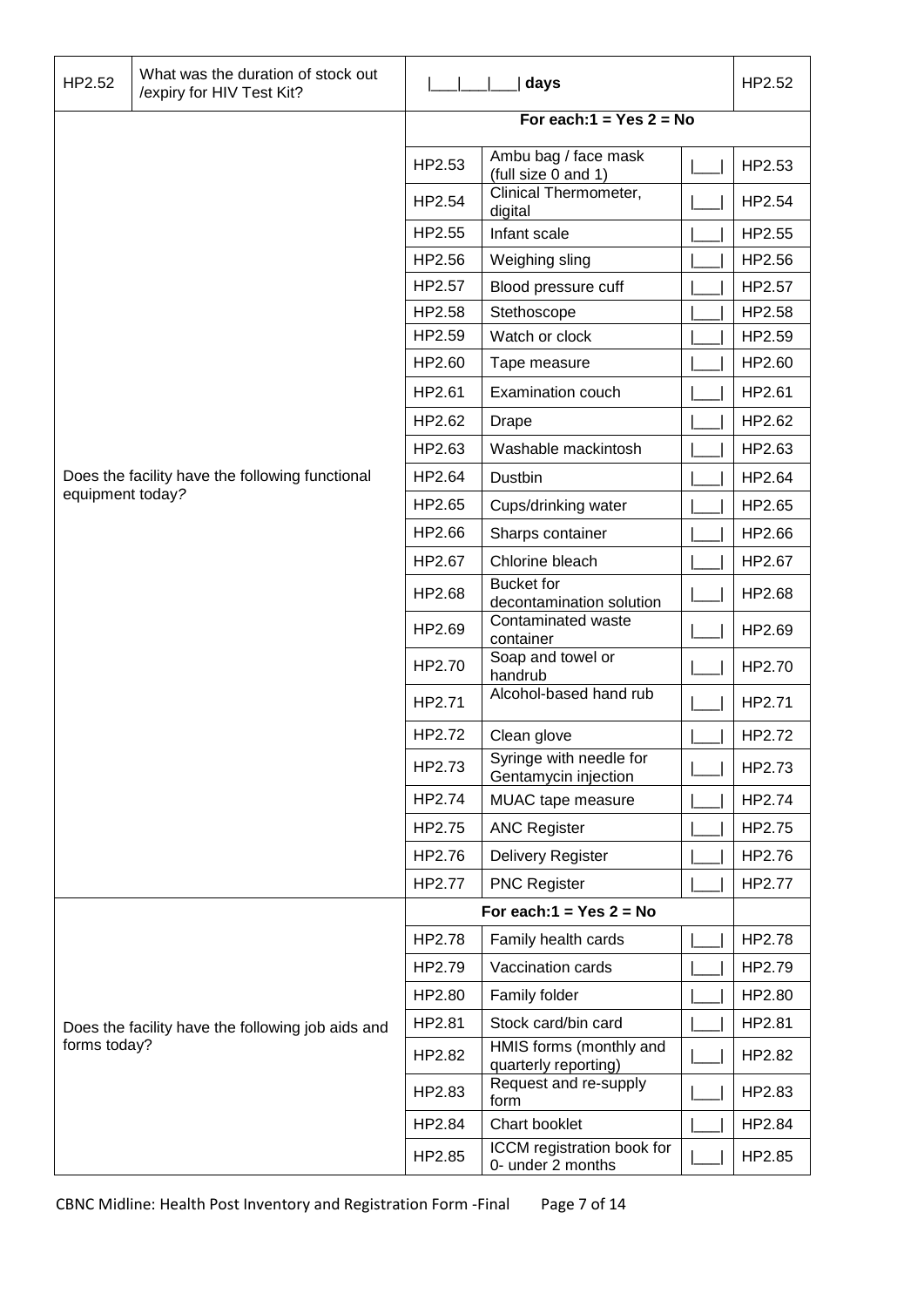| HP2.86 | ICCM registration book 2 -<br>59 months | HP2.86 |
|--------|-----------------------------------------|--------|
| HP2.87 | Pregnant woman<br>registration book     | HP2.87 |

## **MODULE 3: HEALTH POST REGISTER REVIEW BY THE DATA COLLECTOR**

**INTERVIEWER: FOR QUESTION HP3.1 TO HP 3.4 COLLECT INFORMATION FOR THE LAST YEAR. FOR QUESTIONS 3.5 TO THE END COLLECT INFORMATION ON THE LAST THREE MONTHS ON SERVICES PROVIDED BY THE HEALTH POST.** 

**PLEASE LOOK AT THE SPECIFIED HEW REGISTERS DETAILED BELOW FOR THE DIFFERENT DATA ELEMENTS.** 

**WRITE 9999,999 OR 99 IF NOT AVAILABLE.**

*I would now like to take a look at your registers to abstract information about the community in this kebele and the services provided them. I will ask about the population profile for the last 12 months and services provided by you for the last three months from \_\_\_\_\_\_\_\_ to \_\_\_\_\_\_\_.*

| Obtain data on population FOR THE YEAR from the day of survey from Health Post wall records                            |                                                                                         |                       |        |
|------------------------------------------------------------------------------------------------------------------------|-----------------------------------------------------------------------------------------|-----------------------|--------|
| HP3.1                                                                                                                  | Number of people in the kebele                                                          |                       | HP3.1  |
| HP3.2                                                                                                                  | Number of households in the kebele                                                      |                       | HP3.2  |
| HP3.3                                                                                                                  | Total number of women of reproductive age                                               |                       | HP3.3  |
| <b>HP3.4</b>                                                                                                           | Total number of under 5 children in the kebele                                          |                       | HP3.4  |
| Obtain data on expected number of pregnancies and births from the PAST QUARTER from Health<br><b>Post wall records</b> |                                                                                         |                       |        |
| HP3.5                                                                                                                  | Expected number pregnancies                                                             |                       | HP3.5  |
| HP3.6                                                                                                                  | Expected number of births                                                               |                       | HP3.6  |
| HP3.7                                                                                                                  | Expected number of facility births                                                      |                       | HP3.7  |
|                                                                                                                        | Obtain data from ANC registers for the PAST QUARTER                                     |                       |        |
| HP3.8                                                                                                                  | Number of women receiving 1 visit                                                       |                       | HP3.8  |
| HP3.9                                                                                                                  | Number of women receiving 2 visits                                                      |                       | HP3.9  |
| HP3.10                                                                                                                 | Number of women receiving 3 visits                                                      |                       | HP3.10 |
| HP3.11                                                                                                                 | Number of women receiving 4 visits                                                      |                       | HP3.11 |
|                                                                                                                        | Obtain data from delivery registers for the PAST QUARTER                                |                       |        |
| HP3.12                                                                                                                 | Number of births attended by the HEW                                                    |                       | HP3.12 |
| HP3.13                                                                                                                 | Number of total births (home, health post, health center,<br>hospital)                  |                       | HP3.13 |
| HP3.14                                                                                                                 | Number of live births                                                                   |                       | HP3.14 |
| HP3.15                                                                                                                 | Number of newborn deaths (28 days or less)                                              |                       | HP3.15 |
| <b>PNC</b> data                                                                                                        |                                                                                         |                       |        |
| HP3.16                                                                                                                 | Is there a Post Natal Care register (standard or<br>otherwise) in this health post      | $1 = Yes$<br>$2 = No$ | HP3.16 |
|                                                                                                                        | If Post Natal Care register is not available but family folder is available, obtain the |                       |        |

CBNC Midline: Health Post Inventory and Registration Form -Final Page 8 of 14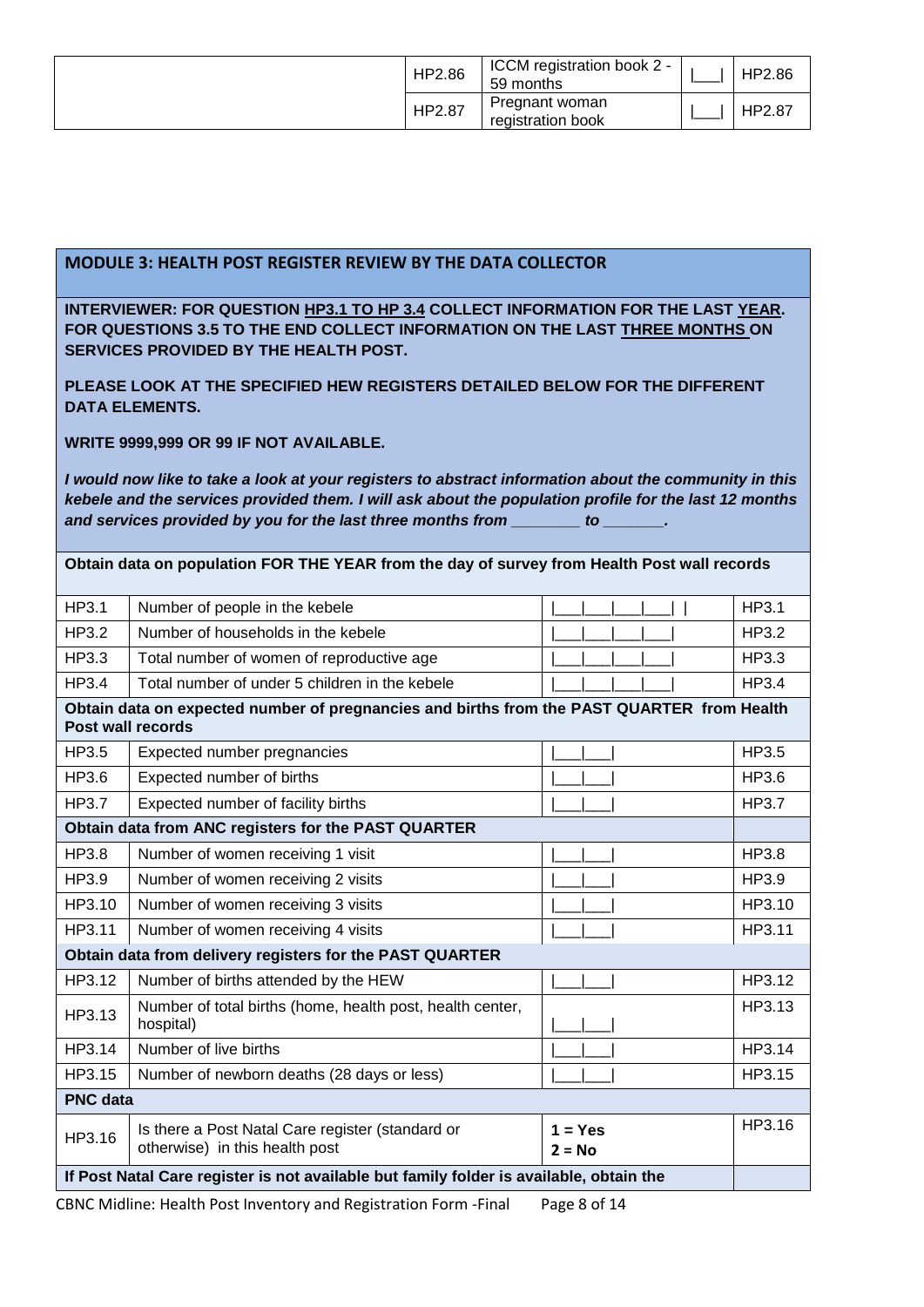|        | information from the family folder given for the PAST QUARTER. Ask the HEWs to<br>separate those.                                                            |  |        |  |  |
|--------|--------------------------------------------------------------------------------------------------------------------------------------------------------------|--|--------|--|--|
| HP3.17 | Number receiving 1 visit                                                                                                                                     |  | HP3.17 |  |  |
| HP3.18 | Number receiving 2 visits                                                                                                                                    |  | HP3.18 |  |  |
| HP3.19 | Number receiving 3 visits                                                                                                                                    |  | HP3.19 |  |  |
|        | If information is not available from register books on the following, enquire from the HEW where to<br>obtain the following information for the PAST QUARTER |  |        |  |  |
| HP3.20 | Number of newborns treated for asphyxia, initial<br>stimulation, or resuscitation by the HEW                                                                 |  | HP3.20 |  |  |
| HP3.21 | Number of newborns given chlorohexidine cord care by<br>the HEW                                                                                              |  | HP3.21 |  |  |

| Obtain data from iCCM 0-2 month registration book for information below for the PAST QUARTER |                                                                                                                             |                                                                                                     |        |  |  |
|----------------------------------------------------------------------------------------------|-----------------------------------------------------------------------------------------------------------------------------|-----------------------------------------------------------------------------------------------------|--------|--|--|
|                                                                                              | a separate record review.                                                                                                   | For each of the newborn less than 2 months old seen at the health center (recorded above) complete  |        |  |  |
| Record 1                                                                                     |                                                                                                                             |                                                                                                     |        |  |  |
| HP3.22                                                                                       | Name of child                                                                                                               | <b>First name</b><br>Last name                                                                      | HP3.22 |  |  |
| HP3.23                                                                                       | Address of child                                                                                                            | Gote name<br>Keble name                                                                             | HP3.23 |  |  |
| HP3.24                                                                                       | Date Seen<br>Gregorian calendar                                                                                             | <b>MM</b><br>YY<br>DD                                                                               | HP3.24 |  |  |
| HP3.25                                                                                       | Age of baby at the time of<br>consultation in weeks<br>Record age of baby in weeks<br>ranging from 1-8 weeks                | weeks<br>If unknown 9                                                                               | HP3.25 |  |  |
| HP3.26                                                                                       | Gender of baby                                                                                                              | $1 = Male$<br>$2 =$ Female                                                                          | HP3.26 |  |  |
| HP3.27                                                                                       | Weight on the day of consultation in<br>grams<br>If weight is given in KGs record in<br>grams<br>e.g $3.5$ KG = 3500 grams. | grams<br>If unknown 9999                                                                            | HP3.27 |  |  |
| HP3.28                                                                                       | <b>Birth Weight</b><br>(Written for those less than 7 days)                                                                 | 1. $< 1,500$ grams<br>$1,500 - 2,500$ grams<br>2.<br>$>= 2,500$ grams<br>3.<br><b>Unknown</b><br>4. | HP3.28 |  |  |
| HP3.29                                                                                       | Gestational Age (in weeks)                                                                                                  | < 32 weeks<br>1.<br>$32 - 36$ weeks<br>2.<br>$>= 37$ weeks<br>3.<br><b>Unknown</b><br>4.            | HP3.29 |  |  |
| HP3.30                                                                                       | Temperature on the day of<br>consultation in degree Celsius                                                                 | _l°C<br>If unknown 99.9                                                                             | HP3.30 |  |  |

CBNC Midline: Health Post Inventory and Registration Form -Final Page 9 of 14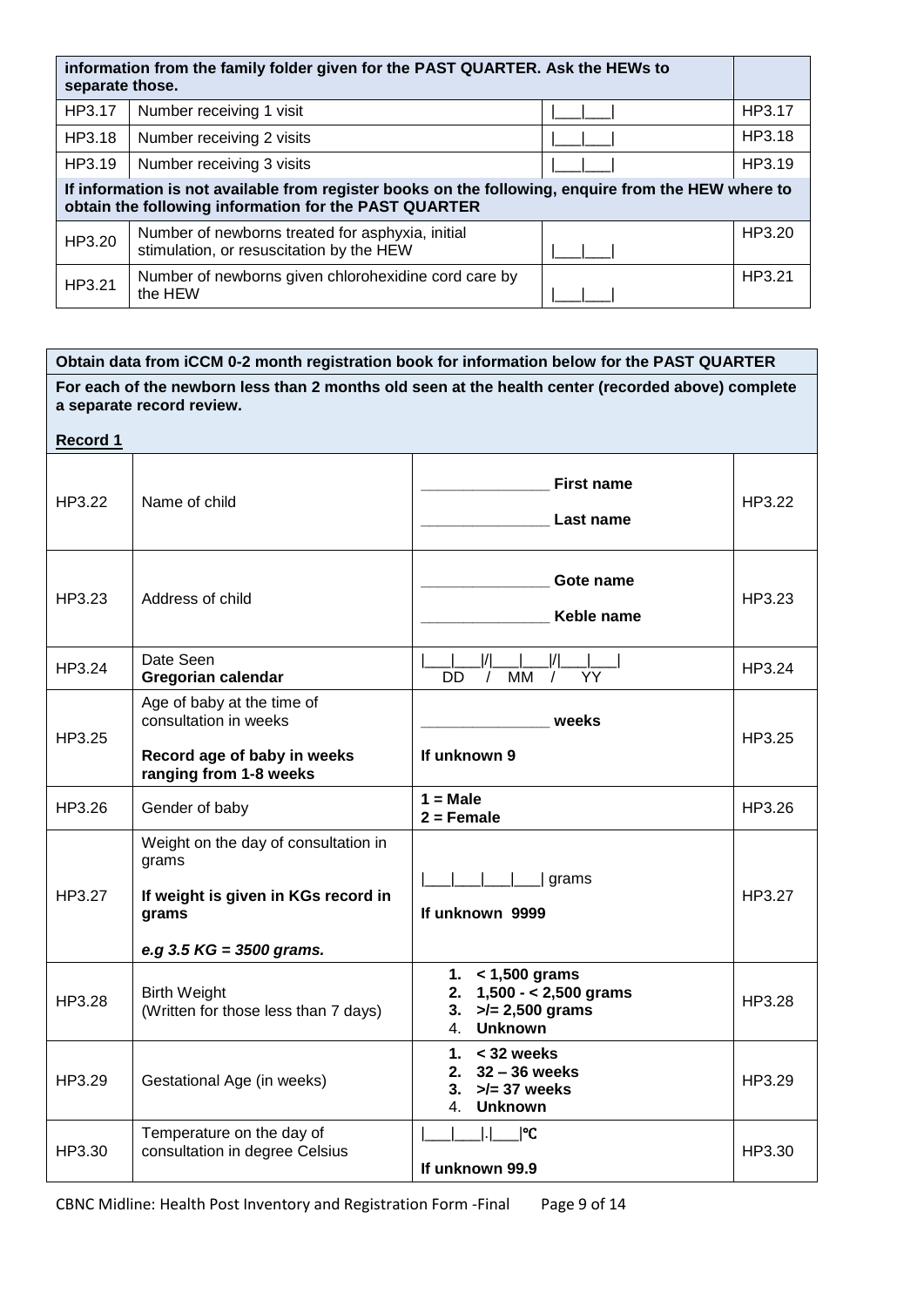|                                              | Record temperature to one decimal<br>place<br>e.g. 34.3 °C        |        |                                                                         |        |
|----------------------------------------------|-------------------------------------------------------------------|--------|-------------------------------------------------------------------------|--------|
| Respiratory Rate per minute on the<br>HP3.31 |                                                                   |        |                                                                         | HP3.31 |
|                                              | day of consultation                                               |        | If unknown 999                                                          |        |
|                                              |                                                                   |        | For each: $1 = Yes$ 2 = No                                              |        |
|                                              |                                                                   | HP3.32 | Reduced feeding/unable to<br>feed                                       | HP3.32 |
|                                              |                                                                   | HP3.33 | Convulsion                                                              | HP3.33 |
|                                              |                                                                   | HP3.34 | Severe Chest in-drawing                                                 | HP3.34 |
|                                              |                                                                   | HP3.35 | Vomiting                                                                | HP3.35 |
|                                              |                                                                   | HP3.36 | Fever                                                                   | HP3.36 |
|                                              |                                                                   | HP3.37 | Diarrhea                                                                | HP3.37 |
|                                              |                                                                   | HP3.38 | Fast breathing                                                          | HP3.38 |
|                                              |                                                                   |        | Coughing                                                                | HP3.39 |
|                                              |                                                                   | HP3.40 | Grunting                                                                | HP3.40 |
|                                              |                                                                   | HP3.41 | Skin pustules                                                           | HP3.41 |
|                                              |                                                                   |        | Yellow palms and soles                                                  | HP3.42 |
|                                              |                                                                   | HP3.43 | Yellow eyes and skin                                                    | HP3.43 |
|                                              |                                                                   | HP3.44 | Red umbilicus or draining pus                                           | HP3.44 |
|                                              |                                                                   | HP3.45 | Movement only when<br>stimulated or no movement<br>even when stimulated | HP3.45 |
|                                              |                                                                   | HP3.46 | Lethargic/Unconscious                                                   | HP3.46 |
|                                              | Signs and symptoms of the newborn<br>at the time of consultation? | HP3.47 | <b>Bulging fontanelle</b>                                               | HP3.47 |
|                                              |                                                                   | HP3.48 | Restless/Irritable                                                      | HP3.48 |
|                                              | Record all that apply                                             | HP3.49 | Sunken eyes                                                             | HP3.49 |
|                                              |                                                                   | HP3.50 | Skin pinch goes back slowly                                             | HP3.50 |
|                                              |                                                                   | HP3.51 | Skin pinch goes back very<br>slowly                                     | HP3.51 |
|                                              |                                                                   | HP3.52 | Diarrhea lasting 14 days or<br>more                                     | HP3.52 |
|                                              |                                                                   | HP3.53 | Blood in the stool                                                      | HP3.53 |
|                                              |                                                                   | HP3.54 | Not suckling well                                                       | HP3.54 |
|                                              |                                                                   | HP3.55 | Less than 8 breast feeds in 24<br>hours                                 | HP3.55 |
|                                              |                                                                   | HP3.56 | Switching to another breast<br>before one is emptied                    | HP3.56 |
|                                              |                                                                   | HP3.57 | Not breast feeding more<br>frequently and longer during<br>sickness     | HP3.57 |
|                                              |                                                                   | HP3.58 | Poor positioning during breast<br>feeding                               | HP3.58 |
|                                              |                                                                   | HP3.59 | Not well attached during breast<br>feeding                              | HP3.59 |
|                                              |                                                                   | HP3.60 | Receives other foods or drinks<br>(even water)                          | HP3.60 |
|                                              |                                                                   | HP3.61 | Low weight for age                                                      | HP3.61 |

CBNC Midline: Health Post Inventory and Registration Form -Final Page 10 of 14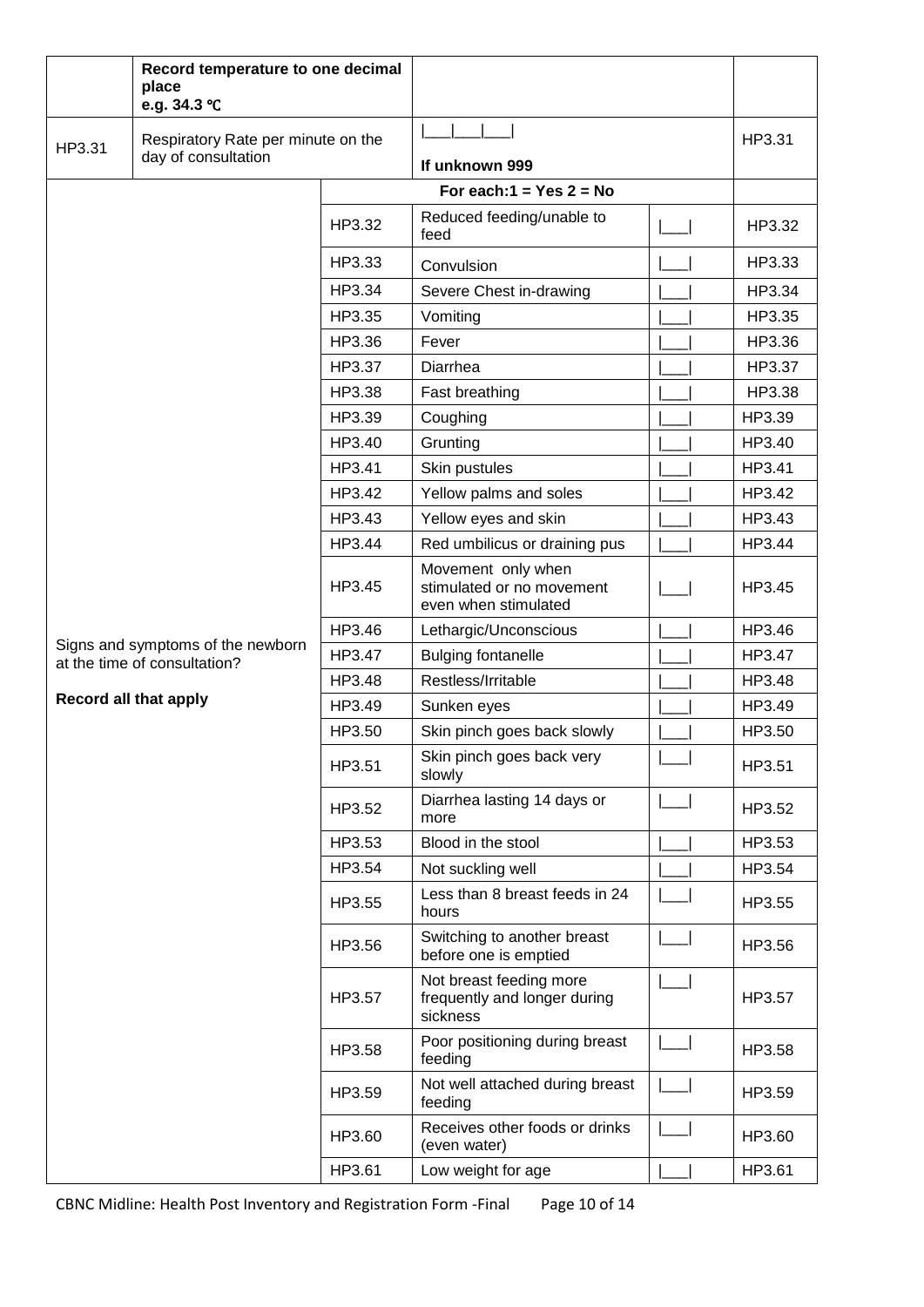|                                                                | HP3.62                     | Thrush (ulcers or white patches<br>in mouth)         |        | HP3.62  |  |
|----------------------------------------------------------------|----------------------------|------------------------------------------------------|--------|---------|--|
|                                                                | HP3.62a                    | Signs and symptoms not given                         |        | HP3.62a |  |
|                                                                | HP3.63                     | Other - GO TO HP3.64                                 |        | HP3.63  |  |
|                                                                | <b>HP3.64</b>              |                                                      |        | HP3.64  |  |
|                                                                |                            | For each: $1 = Yes$ 2 = No                           |        |         |  |
|                                                                | HP3.65                     | Very Preterm and/or very low birth<br>weight         |        | HP3.65  |  |
|                                                                | HP3.66                     | Preterm and/or low birth weight                      |        | HP3.66  |  |
| Disease classification of the newborn<br>Record all that apply | HP3.67                     | <b>VSD</b>                                           |        | HP3.67  |  |
|                                                                | HP3.68                     | Local bacterial infection                            |        | HP3.68  |  |
|                                                                | HP3.69                     | Severe Dehydration                                   |        | HP3.69  |  |
|                                                                | HP3.70                     | Some Dehydration                                     |        | HP3.70  |  |
|                                                                | HP3.71                     | No Dehydration                                       |        | HP3.71  |  |
|                                                                | HP3.72                     | Severe Persistent Diarrhea                           |        | HP3.72  |  |
|                                                                | HP3.73                     | <b>Dysentery</b>                                     |        | HP3.73  |  |
|                                                                | HP3.74                     | Jaundice                                             |        | HP3.74  |  |
|                                                                | HP3.75                     | Severe Jaundice                                      |        | HP3.75  |  |
|                                                                | HP3.76                     | Malaria                                              |        | HP3.76  |  |
|                                                                | HP3.77                     | Feeding problem or low weight                        |        | HP3.77  |  |
|                                                                | HP3.77a                    | Classification not given                             |        | HP3.77a |  |
|                                                                | HP3.78                     | Other Go to HP3.79                                   |        | HP3.78  |  |
|                                                                | HP3.79                     | Specify                                              | HP3.79 |         |  |
|                                                                | For each: $1 = Yes$ 2 = No |                                                      |        |         |  |
| Treatment given to the newborn<br>Record all that apply        | HP3.80                     | Gentamycin IM first dose                             |        | HP3.80  |  |
|                                                                | HP3.81                     | Gentamycin IM for seven days                         |        | HP3.81  |  |
|                                                                | HP3.82                     | Amoxicillin suspension/dispersible<br>first dose     |        | HP3.82  |  |
|                                                                | HP3.83                     | Amoxicillin suspension/dispersible<br>for seven days |        | HP3.83  |  |
|                                                                | HP3.84                     | Amoxicillin suspension/dispersible<br>for five days  |        | HP3.84  |  |
|                                                                | HP3.85                     | ORS (Plan B) - Facility treatment                    |        | HP3.85  |  |
|                                                                | HP3.86                     | ORS (Plan A) - Home treatment                        |        | HP3.86  |  |
|                                                                | HP3.87                     | Zinc for ten days                                    |        | HP3.87  |  |
|                                                                | HP3.88                     | Oral chloroquine (Anti-malarial)                     |        | HP3.88  |  |
|                                                                | HP3.89                     | Oral quinine (Anti-malarial)                         |        | HP3.89  |  |
|                                                                | HP3.90                     | Oral coartem (Anti-malarial)                         |        | HP3.90  |  |
|                                                                | HP3.91                     | Rectal Artesunate (Anti-malarial)                    |        | HP3.91  |  |
|                                                                | HP3.92                     | IV Quinine (Anti-malarial)                           |        | HP3.92  |  |

CBNC Midline: Health Post Inventory and Registration Form -Final Page 11 of 14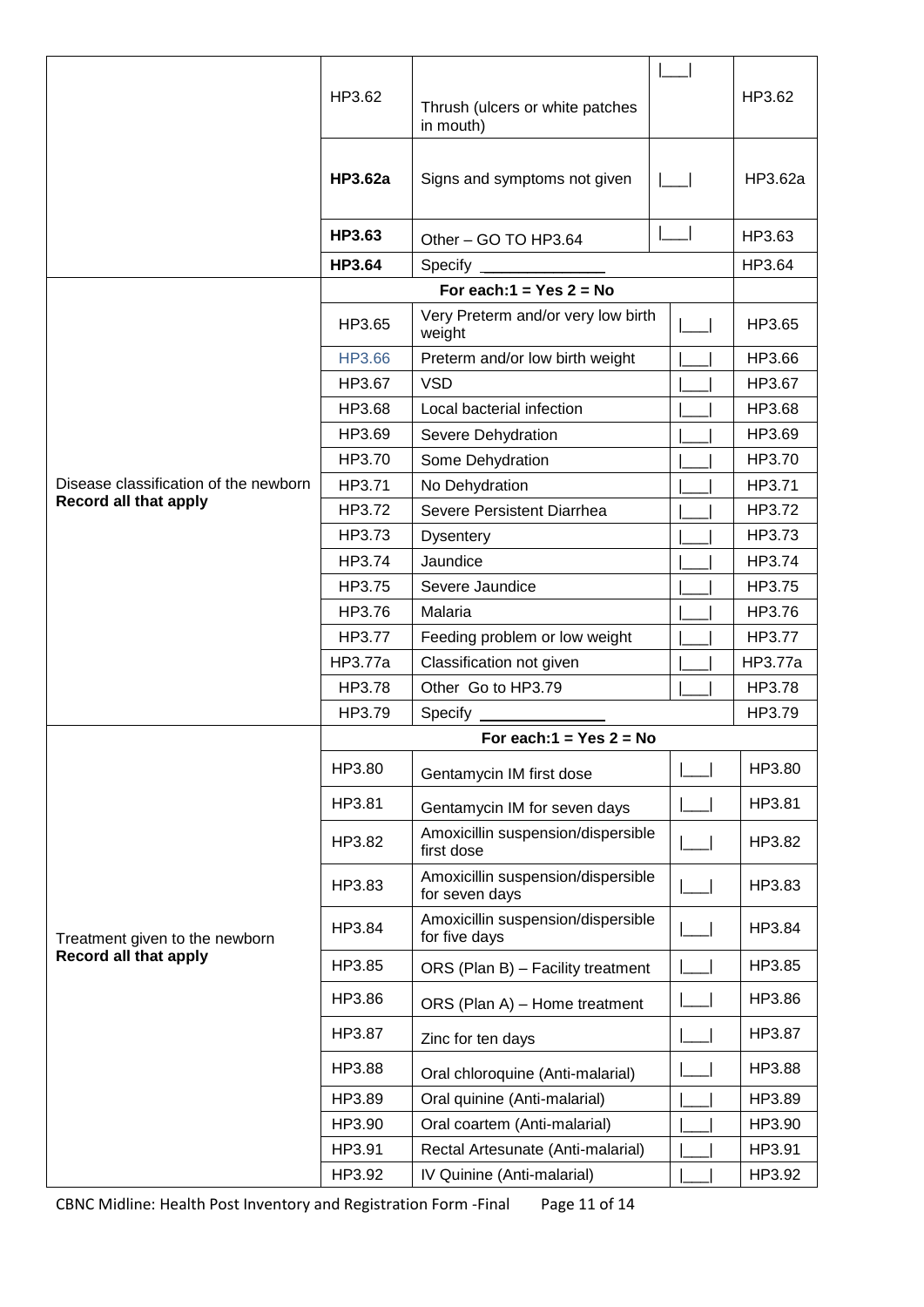|                                                                                        |                                                                                             | HP3.93                               | Other Antimalarial (specify)                     |         | HP3.93  |  |
|----------------------------------------------------------------------------------------|---------------------------------------------------------------------------------------------|--------------------------------------|--------------------------------------------------|---------|---------|--|
|                                                                                        |                                                                                             | HP3.94                               | TTC (Tetracycline) eye ointment                  |         | HP3.94  |  |
|                                                                                        |                                                                                             | HP3.95                               | GV paint (Gentian Violet)                        |         | HP3.95  |  |
|                                                                                        |                                                                                             | HP3.96                               | <b>Nutritional Counseling</b>                    |         | HP3.96  |  |
| HP3.97<br>HP3.98<br>HP3.99<br>Was newborn referred to a higher<br>HP3.100<br>facility? |                                                                                             |                                      | Exposing to sunshine 20 - 30<br>minutes everyday |         | HP3.97  |  |
|                                                                                        |                                                                                             |                                      | Other treatment GO TO HP3.99                     |         | HP3.98  |  |
|                                                                                        |                                                                                             |                                      | Specify __________                               |         | HP3.99  |  |
|                                                                                        |                                                                                             |                                      |                                                  |         | HP3.100 |  |
|                                                                                        |                                                                                             | $1 = Yes - GO TOHP3.102$<br>$2 = No$ |                                                  |         |         |  |
| HP3.101                                                                                | If newborn had VSD and was treated<br>at health post was gentamycin<br>treatment completed? |                                      | $1 = Yes$<br>$2 = No$<br>$3 = Not VSD case$      |         | HP3.101 |  |
|                                                                                        |                                                                                             | For each: $1 = Yes$ 2 = No           |                                                  |         |         |  |
| Outcome of the newborn treatment                                                       | HP3.102                                                                                     | Health improved/healed               |                                                  | HP3.102 |         |  |
|                                                                                        | HP3.103                                                                                     | <b>Died</b>                          |                                                  | HP3.103 |         |  |
|                                                                                        | HP3.104                                                                                     | Worsened                             |                                                  | HP3.104 |         |  |
|                                                                                        | HP3.105                                                                                     | Same                                 |                                                  | HP3.105 |         |  |
|                                                                                        | HP3.106                                                                                     | Unknown                              |                                                  | HP3.106 |         |  |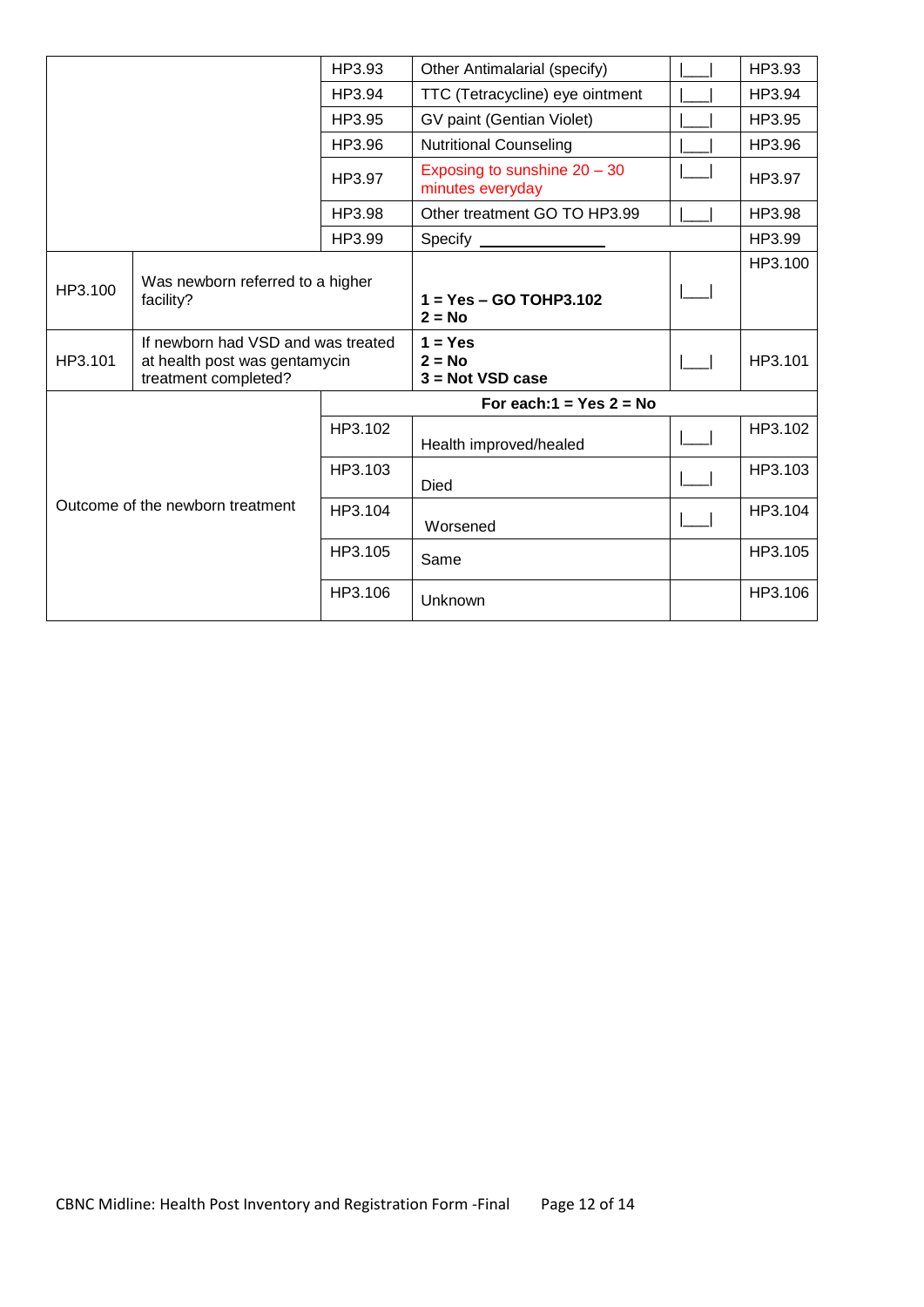CBNC Midline: Health Post Inventory and Registration Form -Final Page 13 of 14